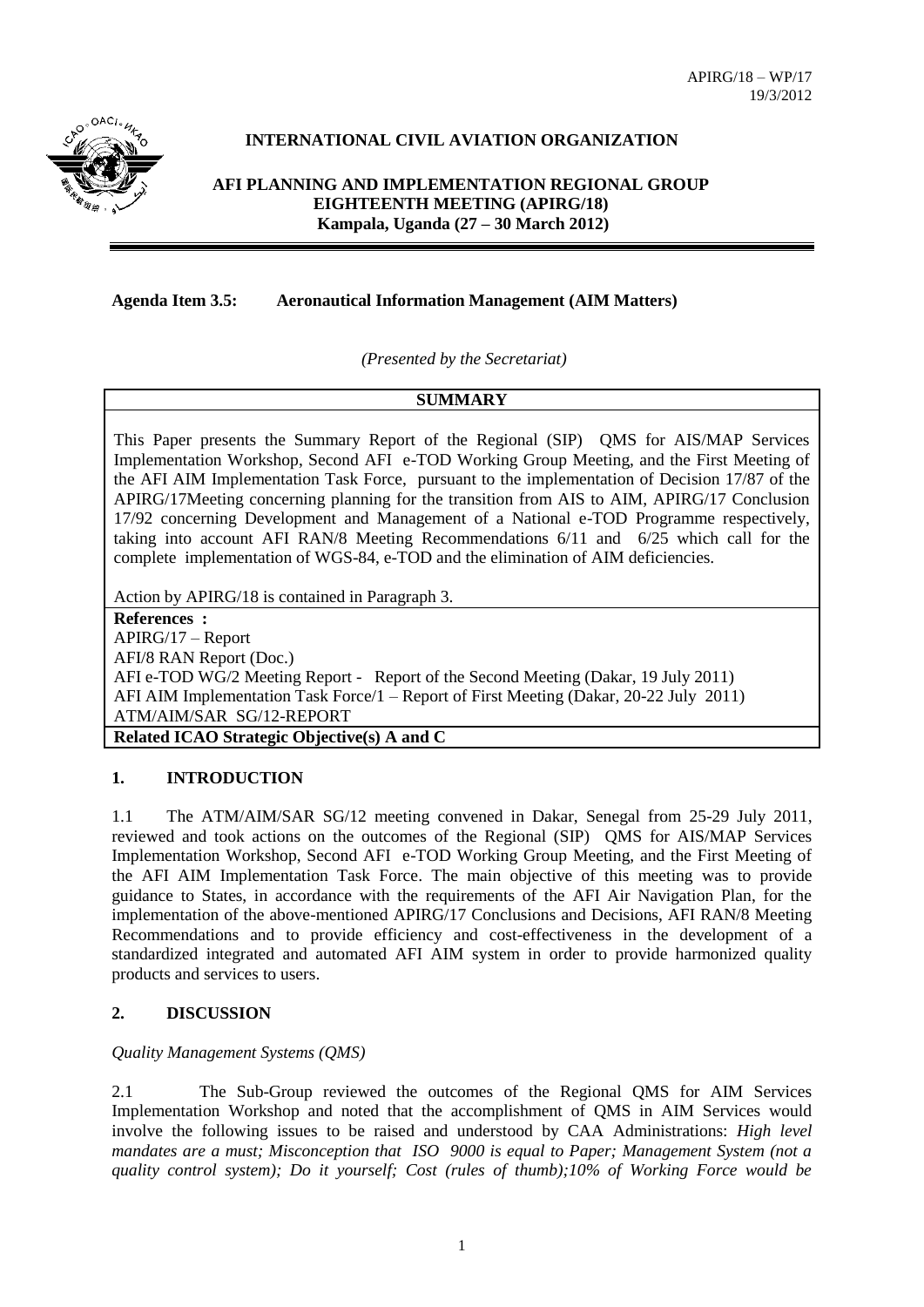*involved; External fees on consulting/training +Auditor; 18 months duration period; Note that all would do it again.*

2.2 The Sub-Group was apprised in detail on the process of QMS and noted the various benefits related safety, efficiency, cost management and customer satisfaction.

2.3 In view of the above the meeting adopted the following Draft Conclusion:

### **DRAFT CONCLUSION 18/XX: QMS IMPLEMENTATION AND ESTABLISHMENT OF SERVICE LEVEL AGREEMENTS**

### **That, in order to support the effective implementation of QMS, AFI States are urged to:**

- **a) take firm commitment at the level of Directors General of CAA Administrations to implement QMS supported by ISO 9001:2008;**
- **b) share their QMS implementation experience and support with other States; and**
- *c)* **establish and maintain formal Service Level Agreements (SLA) between data originators and AIS Providers as per sample template at Appendix A related to**  *e-TOD.*

2.4 With regard to outcome of the Second Meeting of the AFI Region Electronic Terrain and Obstacle Data Working Group (e-TOD WG/2) the Sub-Group reviewed and endorsed the proposed amendment of the AFI ANP (Doc 7474) to include the Draft FASID Table into the AFI FASID, Part VIII (AIS), and that subsequent to the meeting, the Secretariat carry out updates as necessary prior to circulating the amendment proposal. Accordingly, the Sub-Group adopted the following Draft Decision:

#### **DRAFT DECISION 18/XX: PROPOSAL FOR AMENDMENT TO THE AFI ANP (DOC 7474) ANP/FASID RELATED TO E-TOD**

### **That, ICAO circulate and process the draft amendment proposal for the AFI ANP/FASID (Part V I I I ) at Appendix B and C related to e-TOD***.*

2.5 The Sub-Group agreed that States should organize awareness campaigns and training events (workshops) involving all concerned personnel from within and outside the CAA in order to provide an overview of the technical, legal, institutional and financial issues related to e-TOD as well as of the actions that need to be taken in implementing e-TOD and to bring a high-level understanding of the associated topics. Accordingly, the meeting endorsed the following Draft Conclusion:

#### **DRAFT CONCLUSION 18/XX: AFI REGION E-TOD IMPLEMENTATION SEMINAR/WORKSHOP**

### **That:**

- *a)* **to ensure an efficient and harmonized implementation of e-TOD, ICAO assist AFI States at the National Level, and to the extent possible, co-operatively organize a Regional SIP Seminar/Workshop to raise awareness campaigns and training programs to promote and expedite the process of e-TOD implementation.**
- *b)* **AFI States to participate actively in this Workshop.**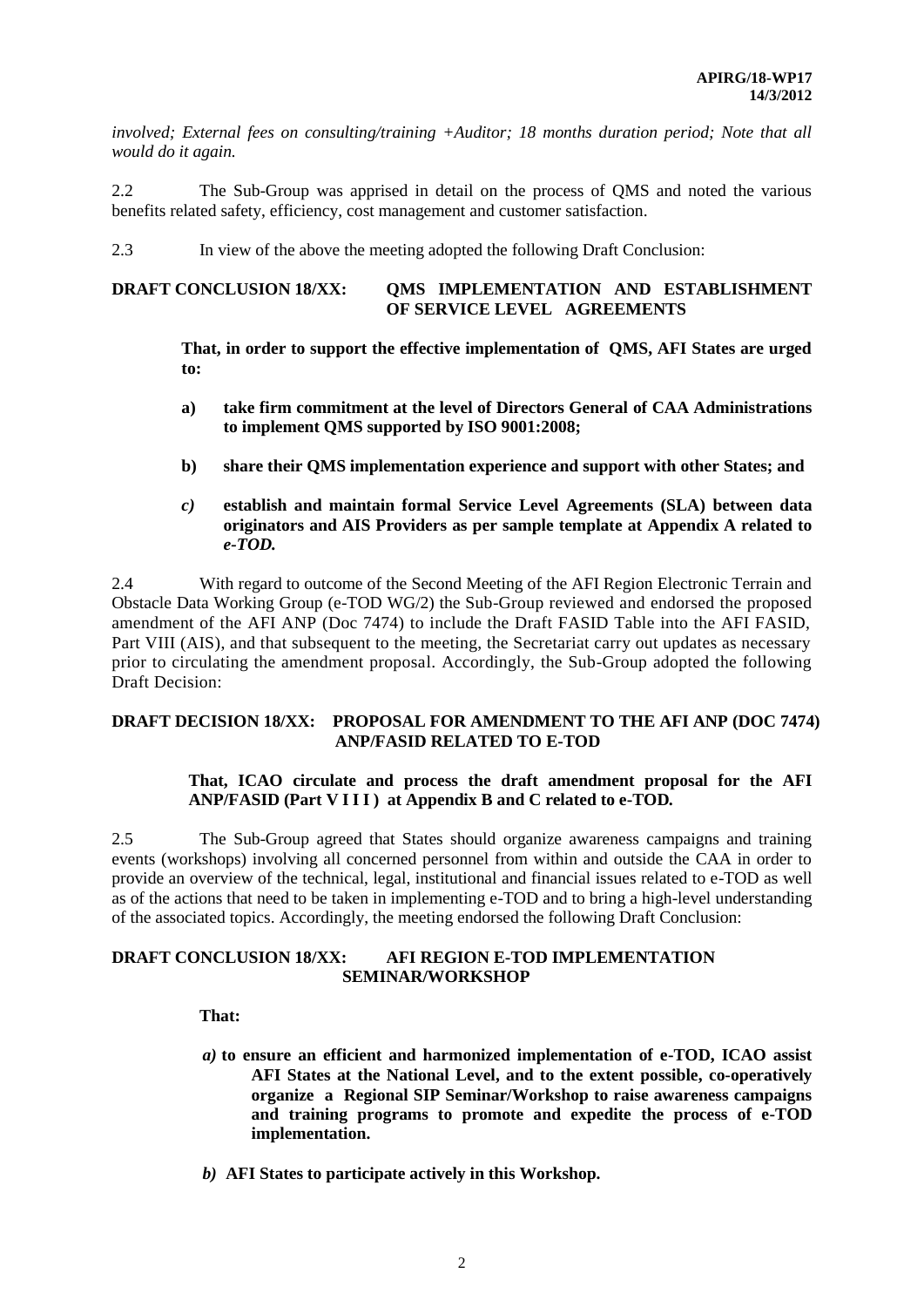2.6 The Sub-Group then agreed that AFI States review the proposed AFI Region e-TOD implementation timelines under **Appendix D** and provide updates/comments to the ICAO WACAF and ESAF Regional Offices before 31 October 2011. It was then decided that APIRG will further review adopt the e-TOD implementation timelines as necessary for its inclusion as an Appendix in the APIRG/18 Report in accordance with Standard Procedure.

2.7 The Sub-Group reviewed the report of the First AFI Region AIM Implementation Task Force in accordance with the ICAO global ATM operational concept and the ICAO roadmap for the transition from AIS to AIM. The meeting noted that the AIM TF has developed performance goals for the transition from AIS to AIM in the AFI Region as listed in **Appendix E1 to E3**, reviewed the AIS parts of the AFI basic ANP/FASID, and further introduced/developed planning material related to the transition from AIS to AIM. The meeting noted the concerns of the AIM Task Force on the serious impact of unresolved deficiencies on safety.

2.8 The Sub-Group noted the AIS Parts of the AFI Basic ANP and FASID introduced/developed by the AIM Task Force as Planning material related to the transition from AIS to AIM. The meeting then endorsed the ANP material related to AIM, which was developed by the Secretariat based on the work carried out in other ICAO Regions listed in **Appendix F1 to F9**. The meeting then endorsed the following draft decision:

## **Draft Decision 18/XX: Amendment of AFI Basic ANP and FASID with regard to Materials related to the Transition from AIS to AIM**

### **That, ICAO circulates and process the AFI ANP/FASID (Doc 7474) amendment proposals for materials relating to the Transition from AIS to AIM at Appendix G and Appendix F1 to F9 for inclusion in the AFI Basic ANP and FASID**.

### *AFI CAD*

2.9 The Sub-Group noted that following a review of the Action agreed by the Air Navigation Commission on 8 March 2011 *(ANC 186-6 refers);* the Commission noted that the transition in the AFI Region will benefit if a robust communication infrastructure exist. The Commission further called upon the Secretariat to support/monitor the transition of AIS to AIM through regional mechanism. The meeting then noted the proposal of South Africa, inviting AFI States to join the South African Regional AIS Database as an alternative to enhance the AIM implementation process within the AFI Region. The Sub-Group was further informed that ASECNA is planning to develop a Regional AIS Database to accommodate all the States in the Western and Central African Region.

### *AIS-AIM Roadmap*

2.10 The roadmap indicates twenty-one steps in three Phases and AIS-AIMSG has been working to develop related SARPS and guidance materials to facilitate implementation in a worldwide harmonized manner. The meeting noted that some States have already achieved some steps in the roadmap. Some States established a national AIM implementation plan in accordance with the roadmap and, are advancing necessary action as planned. It was recognised that there might be a large gap between the States in the regions regarding an approach for AIM because of size of an organization or budget problem etc. However, it is important to share information of each State regarding AIM implementation and to consider how to provide further support in the regions. In view of the above, it was noted that the AIM Task Force would conduct a survey to assess the current status of AIM implementation of the States as per **Appendix H.** The meeting agreed that